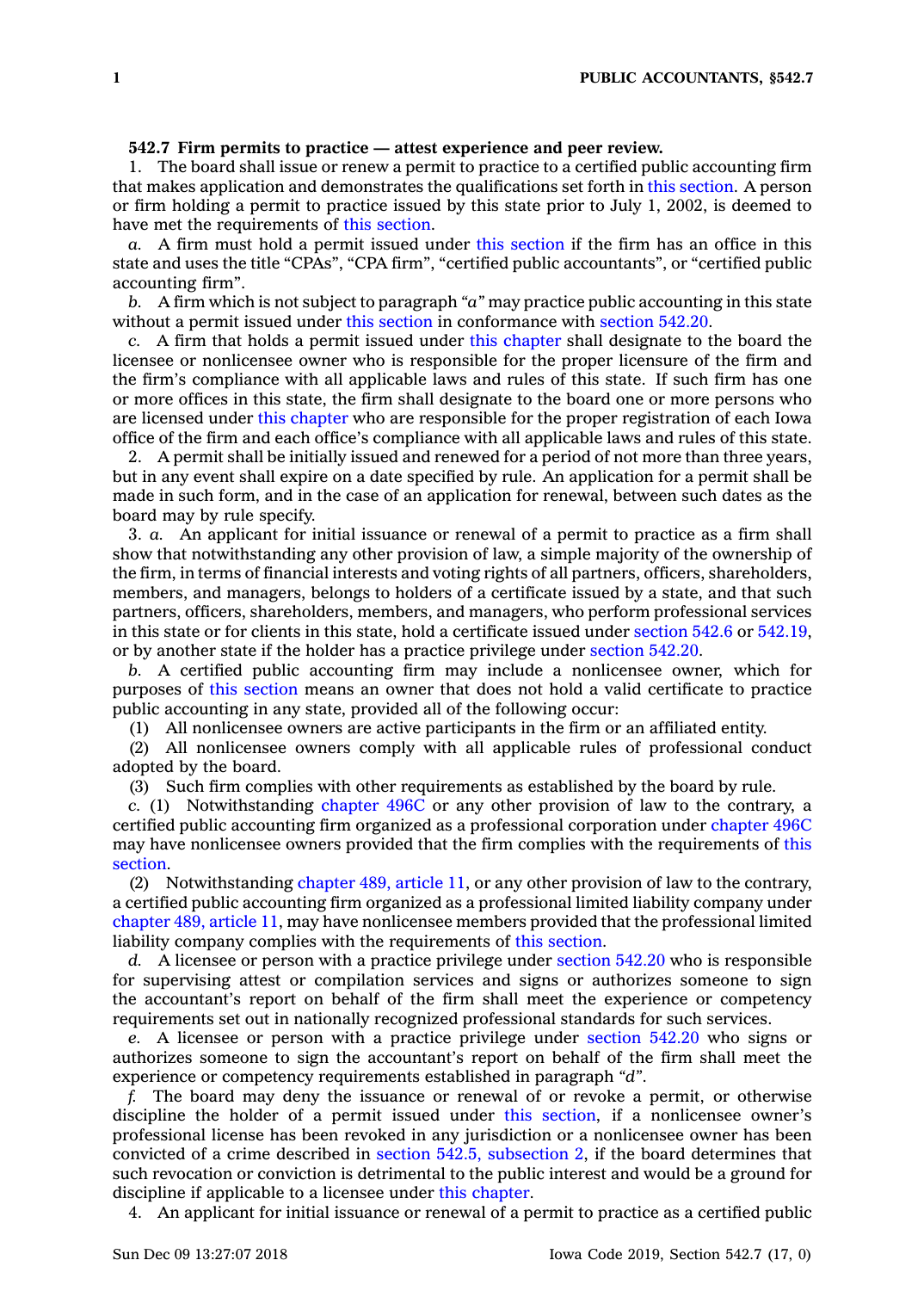accounting firm is required to register each office of the firm within this state with the board and to show that all attest and compilation services rendered in this state are under the charge of <sup>a</sup> person holding <sup>a</sup> valid certificate issued under [section](https://www.legis.iowa.gov/docs/code/542.6.pdf) 542.6 or [542.19](https://www.legis.iowa.gov/docs/code/542.19.pdf), or by another state if the holder has <sup>a</sup> practice privilege under [section](https://www.legis.iowa.gov/docs/code/542.20.pdf) 542.20.

5. The board, by rule, shall establish and charge an application fee for each application for initial issuance or renewal of <sup>a</sup> permit.

6. An applicant for initial issuance or renewal of <sup>a</sup> permit shall list in the application all states in which the applicant has applied for or holds <sup>a</sup> permit as <sup>a</sup> certified public accounting firm and list any past denial, revocation, or suspension of <sup>a</sup> permit by another state. A holder of or applicant for <sup>a</sup> permit shall notify the board in writing within thirty days after an occurrence of any of the following:

- *a.* A change in the number or location of offices within this state.
- *b.* A change in the identity of <sup>a</sup> person in charge of such offices.
- *c.* The issuance, denial, revocation, or suspension of <sup>a</sup> permit by another state.

7. A firm, after receiving or renewing <sup>a</sup> permit which is not in compliance with this [section](https://www.legis.iowa.gov/docs/code/542.7.pdf) as <sup>a</sup> result of <sup>a</sup> change in firm ownership or personnel, shall take corrective action to bring the firm back into compliance as quickly as possible or apply to modify or amend the permit. The board may grant <sup>a</sup> reasonable period of time for <sup>a</sup> firm to take such corrective action. Failure to comply within <sup>a</sup> reasonable period as deemed by the board shall result in the suspension or revocation of the firm's permit.

8. *a.* The board, by rule, shall require as <sup>a</sup> condition of renewal of <sup>a</sup> permit to practice as <sup>a</sup> certified public accounting firm, that an applicant undergo, no more frequently than once every three years, <sup>a</sup> peer review conducted in such manner as the board specifies. The review shall include <sup>a</sup> verification that any individual in the firm who is responsible for supervising attest and compilation services and who signs or authorizes someone to sign the accountant's report on behalf of the firm meets the competency requirements set forth in the professional standards for such services.

*b.* Such rules shall include reasonable provision for compliance by an applicant showing that the applicant, within the preceding three years, has undergone <sup>a</sup> peer review that is <sup>a</sup> satisfactory equivalent to the peer review required under this [subsection](https://www.legis.iowa.gov/docs/code/542.7.pdf). An applicant's completion of <sup>a</sup> peer review program endorsed or supported by the American institute of certified public accountants, or other substantially similar review as determined by the board, satisfies the requirements of this [subsection](https://www.legis.iowa.gov/docs/code/542.7.pdf).

9. An applicant for <sup>a</sup> permit to practice as <sup>a</sup> certified public accounting firm, at the time of renewal, may request in writing upon forms provided by the board, <sup>a</sup> waiver from the requirements of [subsection](https://www.legis.iowa.gov/docs/code/542.7.pdf) 8. The board may grant <sup>a</sup> waiver upon <sup>a</sup> showing satisfactory to the board of any of the following:

*a.* The applicant does not engage in, and does not intend to engage in during the following year, financial reporting areas of practice, including but not limited to audits, compilations, and reviews. An applicant granted <sup>a</sup> waiver pursuant to this paragraph shall immediately notify the board if the applicant engages in such practice, and shall be subject to peer review.

- *b.* Reasons of health.
- *c.* Military service.
- *d.* Instances of hardship.
- *e.* Other good cause as determined by the board.

10. Peer review records are privileged and confidential, and are not subject to discovery, subpoena, or other means of legal compulsion. Peer review records are not admissible in evidence in <sup>a</sup> judicial, administrative, or arbitration proceeding. Unless the subject of <sup>a</sup> peer review timely objects in writing to the administering entity of the peer review program, the administering entity shall make available to the board within thirty days of the issuance of the peer review acceptance letter the final peer review report or such peer review records as are designated by the peer review program in which the administering entity participates. The subject of <sup>a</sup> peer review may voluntarily submit the final peer review report directly to the board. Information or documents discoverable from sources other than <sup>a</sup> peer review team do not become nondiscoverable from such other sources because they are made available to or are in the possession of <sup>a</sup> peer review team. Information or documents publicly available from